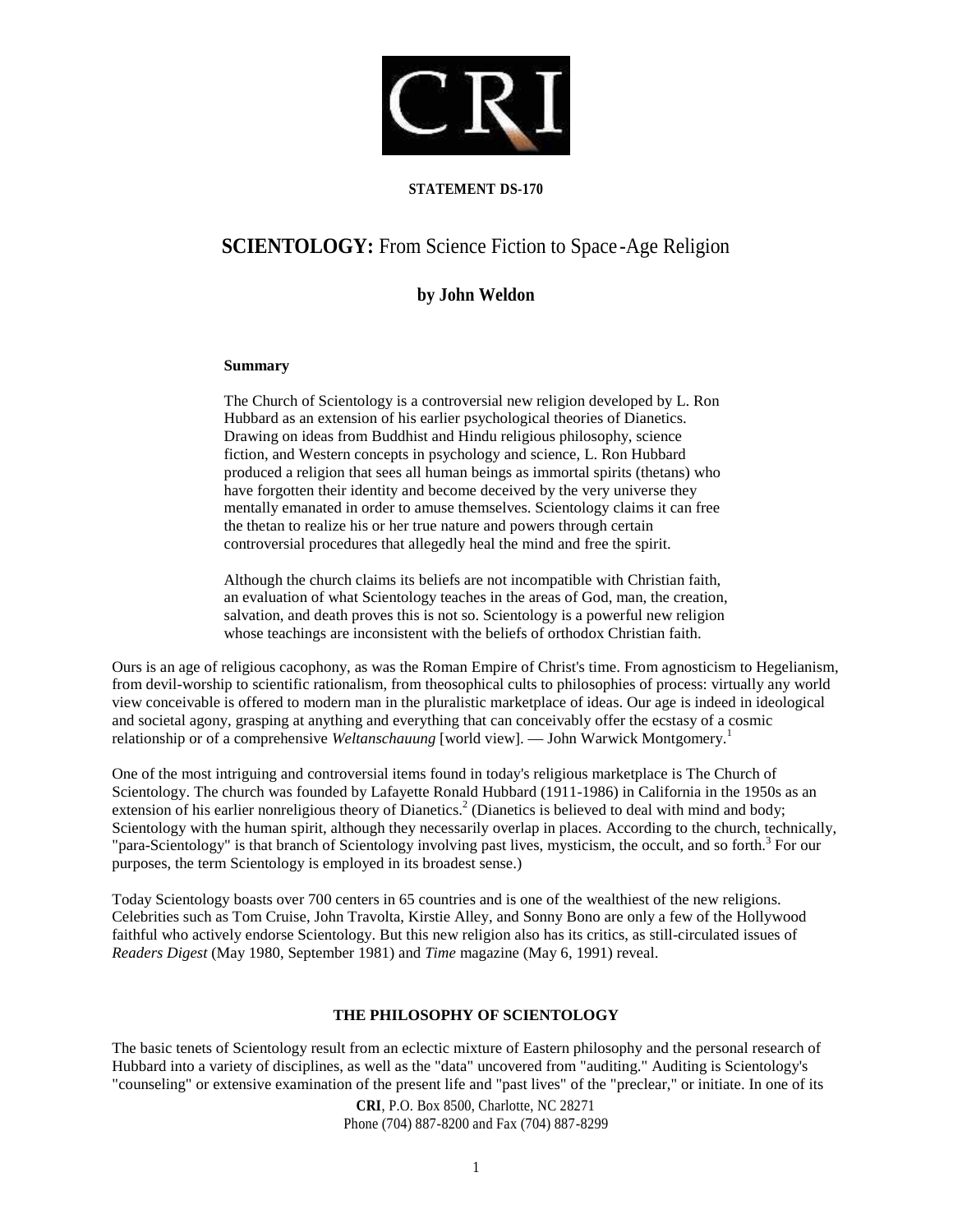many definitions, Hubbard has described Scientology as "the Western Anglicized continuance of many earlier forms of wisdom."<sup>4</sup> These include the Vedas, Taoism, Buddhism, Judaism, Gnosticism and early Greek civilization; and the teachings of Jesus, Nietzsche, and Freud. According to Hubbard, "Scientology has accomplished the goal of religion expressed in all Man's written history, the freeing of the soul by wisdom."

Scientology divides the mind into two components — the *analytic* and the *reactive,* roughly parallel to the conscious or rational mind and unconscious or irrational mind. Experiences of extreme shock, pain, or unconsciousness cause "engrams," or sensory impressions, to be recorded in the reactive mind. These mental pictures are, in turn, the cause of our emotional and even many physical problems today.<sup>6</sup> They can be dislodged only through Scientology.<sup>7</sup>

While these memory pictures are perfectly recorded, they lay dormant in the brain until restimulated by a similar incident. When restimulated, they cause conditioned, stimulus-response behavior which is counterproductive to one's well-being. Thus, when the brain sees a similar situation to a past threatening experience — even though it is not now a threat to survival, it responds as if it were, producing a form of inappropriate and self-defeating behavior. For example, a boy falls out of a tree just as a red car passes by and is knocked unconscious. Later, even as a man, red cars (even red things) may restimulate the episode in various ways and cause irrational reactions. This man may thus refuse to ride in a red car and may even get ill or dizzy when confronted with the possibility.

In this sense, we are all more or less conditioned beings — "machines" that simply respond to their operator (i.e., the reactive mind). Scientology believes this restimulation is fairly automatic. In other words, we are not free beings: we are slaves of an "aberrated" (reactive) mind. Scientology maintains that through Dianetic and/or Scientology therapy, we can be directly exposed to our engrams, "erase" them, and become "clear," or in control of our behavior ("at cause") rather than at the mercy of a damaged reactive mind ("at effect").

Unfortunately, Scientology informs us, through reincarnation we have all been accumulating engrams for trillions of years. Thus, to resolve hidden engrams, not only must the initiate be mentally whisked back to reexperience the damaging events of this life, but of many past lives as well.

According to Scientology, each person is really a thetan, an immortal spirit who has been so damaged by engrams that he has forgotten he is immortal and even forgotten he is a thetan. Thetans have absolute control over their bodies, but, sadly, they think they *are* bodies (a terrible fate) and hence are bound by the MEST (matter, energy, space, time) universe. Each time a body dies, the thetan must enter another body, but this brings with it all its trillions of years' accumulation of engrams. Thetans thus are no longer free, but are in bondage to the material universe.<sup>8</sup> Scientology claims it can free the thetan.

#### **THEOLOGICAL PRESUPPOSITIONS**

In light of the religious claims of Scientology I will emphasize the theological presuppositions of the church in six fundamental categories — God, man, creation, salvation, death, and the supernatural.

## **God**

In the Church of Scientology the concept of God would appear to be panentheistic (believing that all finite entities are within, but not identical to, God),<sup>9</sup> although monotheism could also be assumed. What the church refers to as "the Supreme Being" is purposely left undefined and not particularly relevant in Scientology theory or practice. It is variously implied to be, or referred to as, "Nature," "Infinity," "the Eighth Dynamic," "all Theta" (life), and so forth. Usually the individual Scientologist is free to interpret God in whatever manner he or she wishes.<sup>10</sup>

## **Man**

Scientology maintains that in his true nature, man is not the limited and pitiful body and ego he mistakenly imagines himself to be. He is a thetan whose fundamental nature is basically good and divine. He is not morally fallen; rather he is simply ignorant of his own perfection. His only "Fall" was into matter, not sin. How did this Fall come about?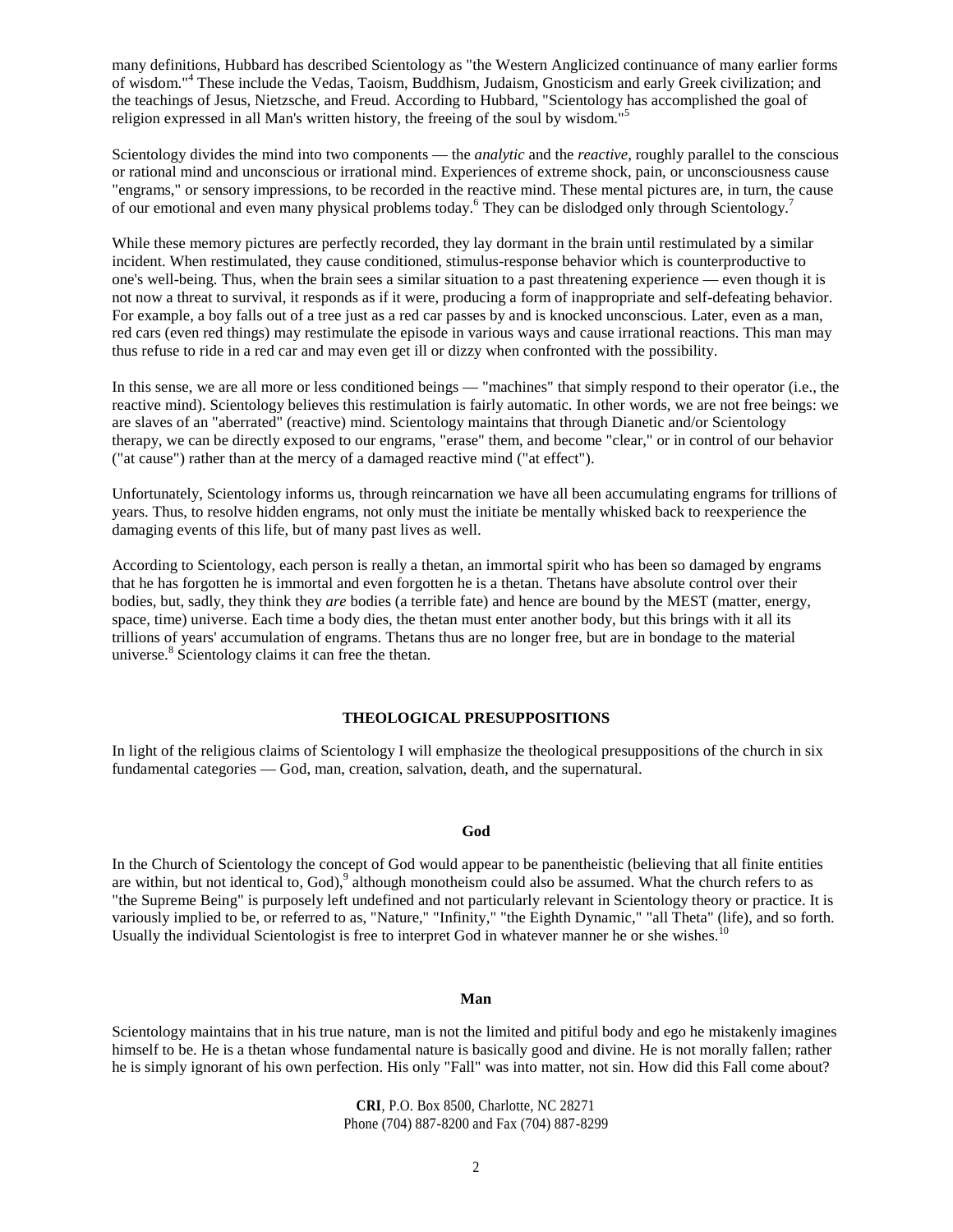Apparently, trillions of years ago thetans became bored, so they emanated mental universes to play in and amuse themselves. Soon, however, they became more and more entranced in their own creation until they were so conditioned by the manifestations of their own thought processes that they lost all awareness of their true identity and spiritual nature.<sup>11</sup>

They became hypnotized and trapped by MEST. Compounding the problem was the accumulation of endless engrams throughout trillions of years of existence. The final result was a pitiful creature indeed — a materially enslaved entity existing as a mere stimulus-response machine. Today only slavery to the reactive mind and bondage to the MEST universe (i.e., the physical body and environment) are what remain of once glorious spiritual beings. Thus, the Scientology concept of man is described in *Scientology: A World Religion Emerges in the Space Age* as follows:

The PERSON in Scientology is (and discovers himself to be) a Thetan (spiritual being) of infinite creative potential who acts in, but is not part of, the physical universe....

The Eternal Indestructible Self (Atman) of the Hindu Upanishads early foreshadowed the Scientology concept of the Thetan....

The Thetan is also considered to be the innate source of his own projected universe, which overlaps the created universes of other Thetans in a great community of souls. Thus is formed the world of the senses, in relation to which, like the Hindu "Lila," or "Divine Play," each Thetan plays the Game of Life in concert with its spiritual partners....

As a Being descends...into Materiality, the manifestations of his communication become heavier and more dense, and his experience of reality deteriorates.<sup>12</sup>

#### **Creation**

The universe was not created by a single supreme being *ex nihilo* (out of nothing), thus having a separate existence of its own. Instead, the Scientology universe constitutes a subjective, mental emanation or "projection" of the thetans, having merely an agreed-upon (and not actual) reality. Thus, the entire physical universe is a Game, a product of thetan ingenuity (designed for escaping boredom) which apparently emanates from an original thetan consensus to "create" in pre-history.<sup>13</sup>

As a product of thetan minds, the universe is capable of endless manipulation by an aware or spiritually enlightened thetan. Thus, Scientologists may view psychic powers developed through their church practices as a confirmation of this teaching. But for a densely ignorant thetan (principally, all non-Scientologists) the universe is a deceptive and deadly spiritual trap. Ignorant thetans are bound by engrams and think they are only physical bodies. As a result, they are weak, impotent creatures enslaved to a material universe that inhibits self-realization of their nature as an immortal spirit.<sup>14</sup> In essence, the material creation as we know it is not only an illusion but also a positive evil that is, a powerfully destructive barrier one must overcome in order to advance spiritually.<sup>15</sup>

#### **Salvation**

This pitiful thetan slavery to MEST and his own conditioned ignorance continued for millennia until L. Ron Hubbard discovered the secret nature of humankind and pioneered a solution to the thetan's misery by developing a universal plan of salvation. Through Scientology auditing, engrams may be neutralized and the thetan made increasingly self-aware or "enlightened." By various techniques a practical methodology was developed to enable the initiate to recognize his (or her) spiritual existence, to separate from the MEST body, and to begin to exert mental control over the MEST universe. In other words, the initiate may eventually achieve a state of "clear" and then, by progressing through numerous levels of "Operating Thetan" ("OT"), increasingly achieve self-realization. (An "Operating Thetan" is one who is more and more aware of and "operating" according to his true thetan abilities.)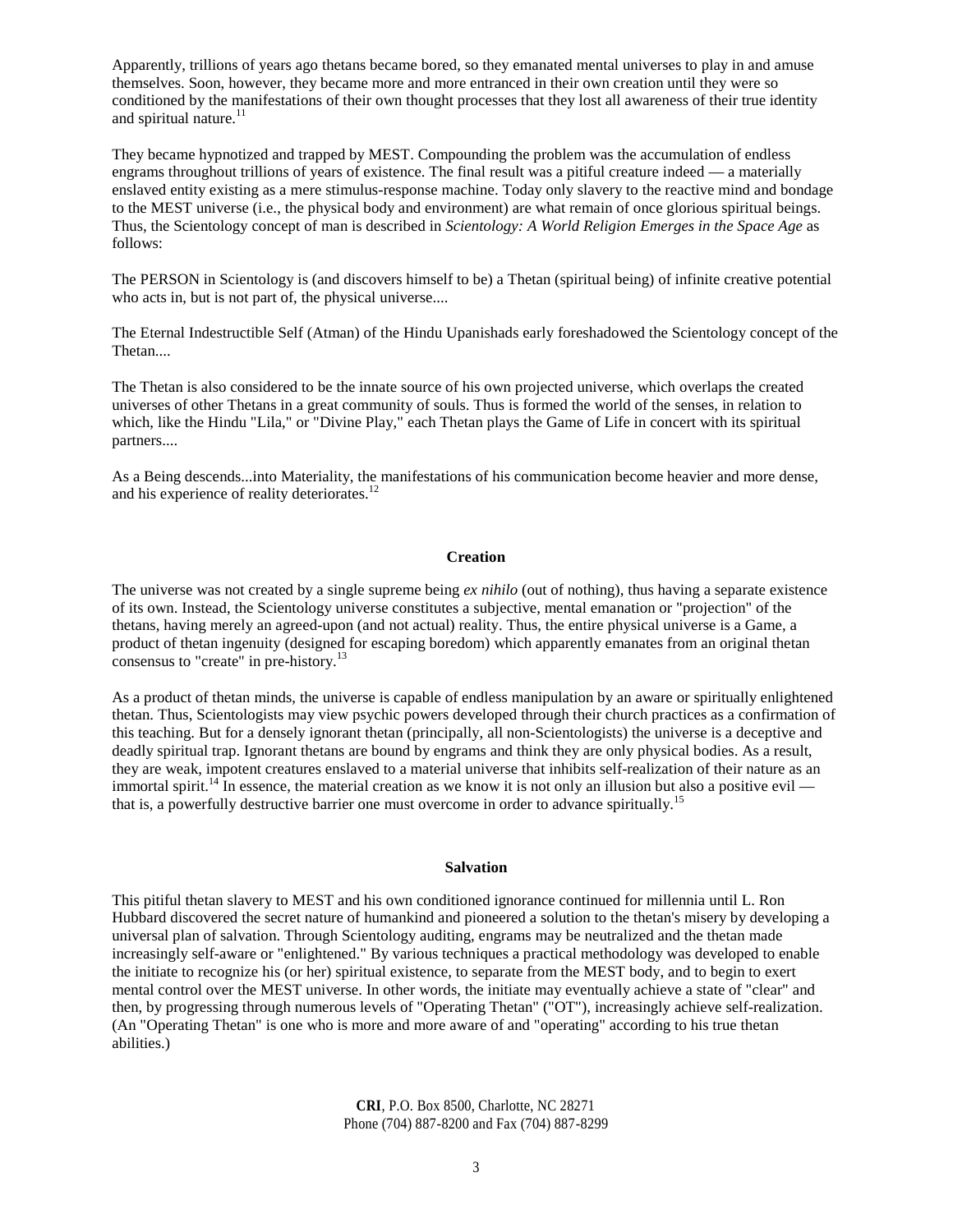#### **Death**

Death for Scientology is sometimes a blessing, for it may permit the release of the soul from the prison of the body (i.e., the evolution of the thetan [soul] into a higher state of awareness). Nevertheless, in another sense death is an event so appallingly ordinary (indeed, one which each person has passed through trillions of times) that it is, in effect, an irrelevant incident, almost inconsequential in the larger scheme of things.<sup>16</sup>

## **The Occult**

The employment of psychic powers and out-of-body episodes (e.g., as a means for the thetan to re-realize his or her true powers) is indicative of the church's acceptance of the realm of the occult. Further, Hubbard's own son goes so far as to affirm that "black magic is the inner core of Scientology."<sup>17</sup> Hubbard himself allegedly confessed that a spirit entity guided him throughout his life<sup>18</sup> and a number of scholarly researchers have verified the occult nature of Scientology.<sup>19</sup>

## **CRITIQUE**

Despite many successful attempts by the Church of Scientology to inhibit criticism,<sup>20</sup> there remains a sizable literature available to the researcher. Particularly helpful are: (1) government investigations and reports, (2) transcripts of innumerable court proceedings (whether Scientology functions as plaintiff or defendant), (3) scholarly review in any number of fields related to Scientology theory (e.g., philosophy, medicine, psychology, sociology, theology, ethics), (4) analysis by the popular press and investigative reporting, in both printed and visual media, and (5) the published literature of current and former members. $^{21}$ 

Scientology and/or Dianetics are certainly not without testable claims, even though the church alleges Hubbard has at no time made any claims for them.<sup>22</sup> Still, Hubbard believed — among many other things — that his philosophy and methodology (1) are superior in mental health expertise, (2) (Dianetics) can be 100 percent successful and increase one's I.Q., (3) can solve humankind's major problems, and (4) are a rational and proven science (except where they impinge on the study of the spirit).<sup>23</sup> But before Dianetics had evolved into Scientology, it had been examined and critiqued by a variety of investigators and invalidated as to its basic claims.<sup>24</sup>

Neither are most of the claims of Scientology established. For example, one of the great legal minds of our century is Oxford educated Lord Chancellor Hailsham. He has twice held the highest office open to lawyers in England, that of Lord Chancellor, as well as being the Minister of Education and Minister of Science and Technology. He comments, "I do not find [Scientology's] philosophical conceptions adequate to support [its] theories...the factual basis on which they claim to have produced good results on individuals do not seem to me to be fully substantiated."<sup>25</sup>

As to its mental health claims, the application of Scientology techniques has allegedly harmed some people. Problems can arise from occult activity, Scientology processes, and auditor inexperience.<sup>26</sup> They include hallucinations and irrational behavior, severe disorientation, strange bodily sensations, physical and mental illness, unconsciousness, and suicide.<sup>27</sup> (As the notes will reveal, most of the above hazards were admitted by Hubbard himself, although he maintained they only occurred through misapplication of the "technology" of Scientology.)

Hubbard also claimed that Scientology is a proven science that is rational and utilizes scientific principles. However, Hubbard's methods contradict this assertion and reveal that scientifically his research methodology is questionable or unreliable.<sup>28</sup> Even his own son claims that for the multimillion bestseller *Dianetics: The Modern Science of Mental Health* he did

no research at all....what he did, really, was take bits and pieces from other people and put them together in a blender and stir them all up — and out came Dianetics! All the examples in the book — some 200 "real-life experiences" — were just the result of his obsessions with abortions and unconscious states....In fact, the vast majority of those incidents were invented off the top of his head. The rest stem from his own secret life, which was deeply involved in the occult and black magic. That involvement goes back to when he was sixteen.<sup>2</sup>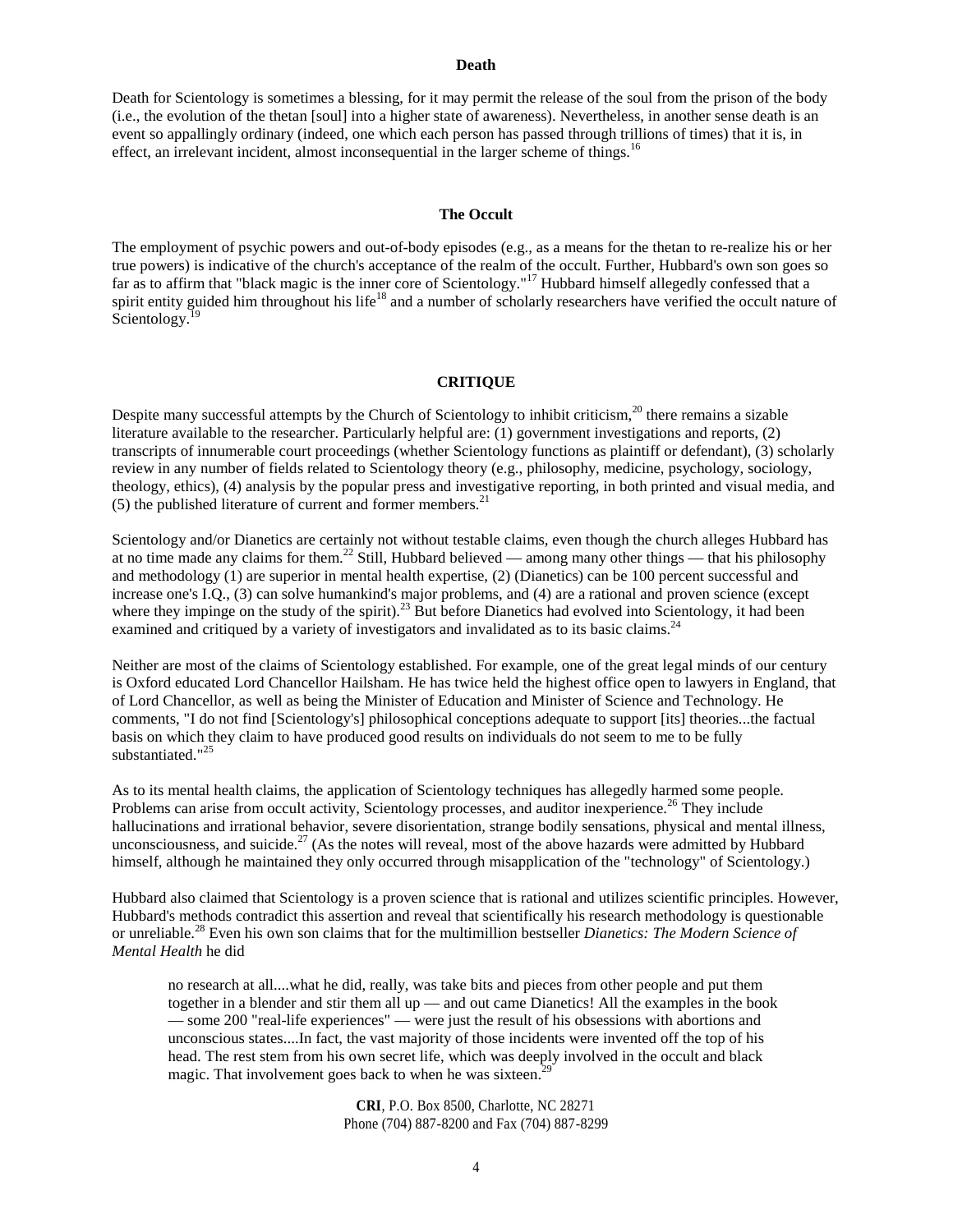Further, researchers who have examined the only "scientific" instrument in Scientology allegedly capable of producing "data" have concluded it is useless as to its claimed abilities. This instrument is the "E-meter," an electric meter which is used to "locate" engrams. The E-meter accurately measures variations in the electrical resistance of the human body, like a galvanometer. But "none of the Scientology theories associated with, or claims made for, the E-meter is justified. They are contrary to expert evidence...."<sup>30</sup>

## **Scientology Ethics**

Scientology maintains a strong position outwardly on ethical issues:

The practice of Scientology results in a higher level of ethics and integrity....<sup>31</sup>

Millions already believe the Ethics of Scientology carry more weight and honesty than the traditional and confused laws of nations. $32$ 

The Church of Scientology International memberships — your link to other honest ethical people.<sup>33</sup>

Unfortunately, Scientology does not always live up well to its own ethical confessions, partly because its ethics seem to be valid only for those it deems worthy of them. For example, critics of the church may be treated as enemies.<sup>34</sup>

We should also note that Scientology has its own unique definitions for terms. Thus words used in the above quotations — such as *ethics* — carry not only accepted meanings but also Scientological ones.<sup>35</sup>

## **Truth Is Stranger than Fiction**

This brings us to a related problem in Scientology: its subjective use of terms so that data is manipulated to conform to the alleged discoveries and truths of Scientology. Perhaps the most fruitful area to begin with is by noting Hubbard's expertise as a science fiction writer. In fact, many of the themes one finds in Scientology can also be found in his science fiction works. $36$ 

For Hubbard "life is a game," and this is about the only thing that gives it any real meaning. $37$  The various exploits of thetans in the past trillions of years are their *lila* (or sport) — the games they play to keep eternal boredom at bay. Certainly many critics would contend that the adventures of thetans — as chronicled in, for example, Hubbard's *A History of Man* and *Have You Lived Before This Life?* — should be ranked among his science fiction work. From the latter book consider one alleged "past life" incident of a Scientology counselee as uncovered by a Scientology auditor using his E-meter:

The preclear was on Mars without a body 469,476,600 years ago, creating havoc, destroying a bridge and buildings. The people were called by an alarm to temple. PC [preclear] went and broke the back pew, and the Temple tower. He wandered in town and saw a doll in a window, and got entrapped [inside the doll] trying to move its limbs. People seized it, beat it up, and threw the doll out of the window (30 ft. drop). The doll was taken roughly to the Temple, and was zapped by a bishop's gun while the congregation chanted "God is Love." When the people left, the doll, out of control, staggered out and was run over by a large car and a steamroller. It was then taken back to the Bishop, who ordered it to be taken (in a lorry with others) to dig trenches or ditches for 2,000 years. (The whole incident took nearly 2,000,000 years.) Then it was taken and the body was removed and the PC was promised a robot body. The thetan (PC) went up to an implant station and was put into an ice-cube and went by flying saucer and was dropped at Planet  $ZX\,432.^{38}$ 

Hubbard himself confesses that truth is so strange one cannot actually distinguish between science *fiction* and science *fact* (a revelation he also found useful for rejecting or manipulating the "illusions" of conventional knowledge). For example, Hubbard once noted, "One of the closest pieces of work to a thetan is *Alice in Wonderland*....He can mock up [invent, make] white rabbits and caterpillars and Mad Hatters. He'd find himself right in his element."<sup>39</sup> And, "When you look at man's location in the MEST Universe and what he has or has not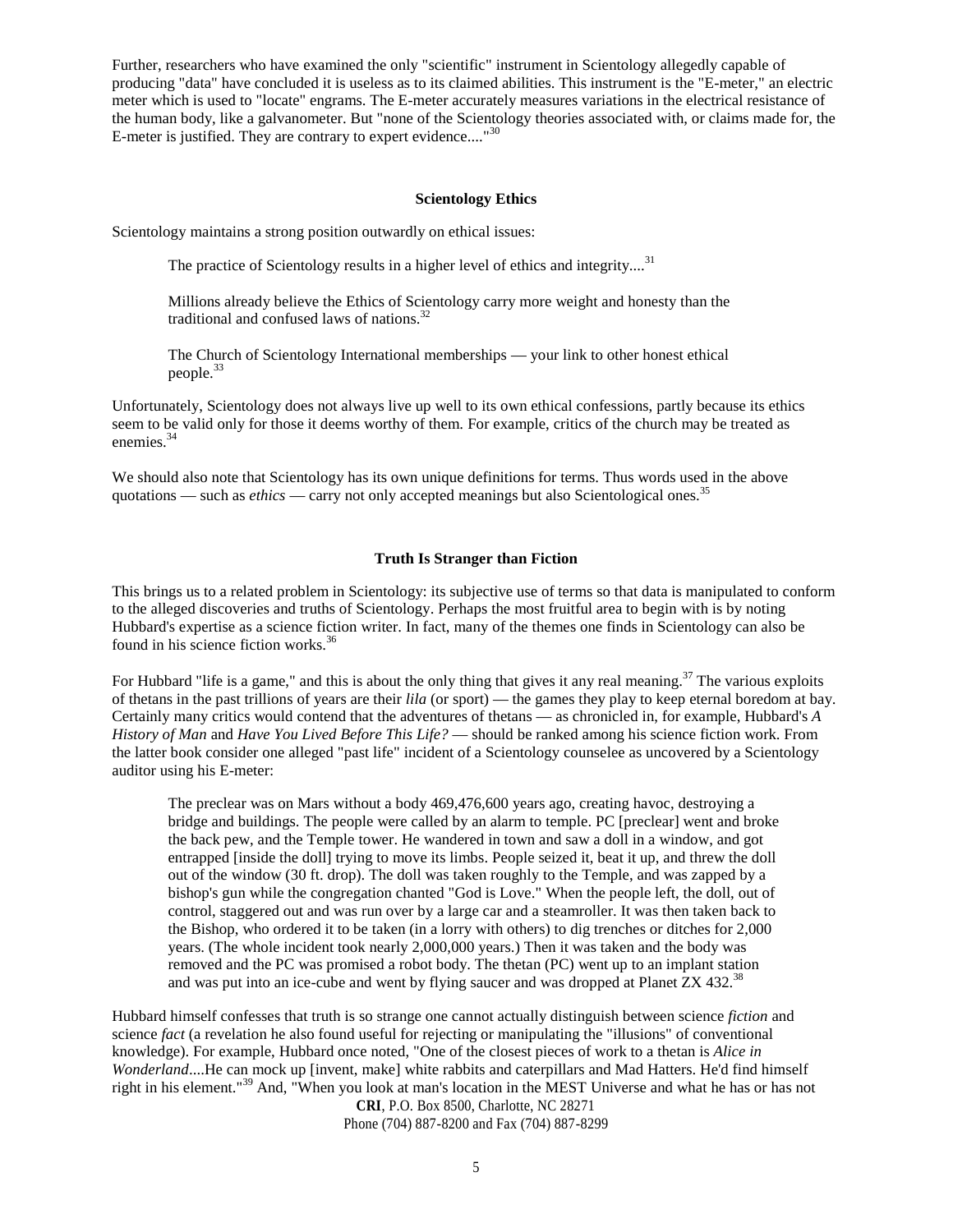been through the picture is just incredibly wild...it's just too fantastic for words, so of course, nobody would believe  $it$ <sup> $n40$ </sup>

If we recall Hubbard's teaching on the material creation we remember it is an illusion: "The MEST universe can be established easily to be an illusion...."<sup>41</sup> It is not that the universe does not exist, rather, it has no objective, independent reality. It is a frivolous mental game created and played by thetans. Conventional reality simply results from the primordial thetan agreement ("mock-up") and no more.<sup> $42$ </sup> Thus, "objective" reality is simply a temporary subjective manifestation of the mind of thetans.

Such a universe, of course, cannot give true objective knowledge about things, for things per se have no independent existence and are capable of endless manipulation by an aware thetan. For Hubbard, only an unaberrated thetan (i.e., one who by means of Scientology is truly enlightened) knows things as they really are and, apparently, Hubbard was the most enlightened thetan of all. Thus, for Scientologists who agree, that which Hubbard *says* is true is that which really *is* true, no matter how fantastic or disharmonious with currently accepted knowledge.<sup>43</sup>

## **SCIENTOLOGY AND CHRISTIANITY**

Despite the fact that as late as 1971 (close to 20 years after the Church of Scientology was founded) at least one book by Hubbard carried the straightforward claim that "Scientology...is not a religion,"<sup>44</sup> it has become a religion and one in competition with the Christian church. Consider a survey conducted by the Church of Scientology itself. This poll, which involved over 3,000 members, determined that the background of Scientologists is predominantly Christian (roughly 40 percent Protestant and 26 percent Catholic). A full 70 percent of those with Christian backgrounds affirmed that they still considered themselves practicing members of their Christian faith, which means that almost half (47 percent) of those polled still consider themselves Christian.<sup>45</sup>

These findings combined with the additional facts that 37 percent of those surveyed had received college degrees and 80 percent were from the middle class indicate that Scientology constitutes an appealing and powerful organization with an educated class of people, most of whom have been recruited from Christian churches. And yet the response of Christianity to this situation has been almost nonexistent. Just as the Scientologist who considers him or herself a Christian does not recognize the inconsistency of that position, the Christian church has not yet recognized the risk Scientology poses to its own fold.

In a rational universe two contrary religions might be false, but both cannot be true. Thus, if the Christian world view is true (and I have shown elsewhere how this may be reasonably established on revelational-empirical grounds — using the strict measure of legal criteria<sup>46</sup>), then that which contradicts it cannot be true.

In the area of theology, there are several key issues that people have pondered most consistently — and most personally. They concern the area of theology proper (the existence and nature of God) as well as the questions of revealed theology (does God exist for me?), anthropology (who or what am I?), soteriology (how can I be saved?), and thanatology (what happens when I die?).

These questions raise the issues of the nature of God, man, salvation, and death. No issues are more fundamental or important — for to answer these questions in error will, like a philosophical leaven, spread corruption throughout one's world view. Below we will briefly compare and contrast Scientology's answers to the questions with the answers provided in the Bible.

#### **God**

As noted, Scientology is fundamentally panentheistic. It teaches that there are a multitude of thetans who, "collectively" with all life, could be said to comprise the Supreme Being (*see* note 9).

This contradicts the biblical teaching that there is only one sovereign and perfect Creator God from all eternity without beginning or end, immutable, who exists in three Persons, and is infinitely holy, just, and loving (e.g., Gen. 1:1; Isa. 43:10-11; Acts 5:3-4; Isa. 61:8; Mal. 3:6; 1 Tim. 2:5; Titus 2:13; 1 John 4:8-10).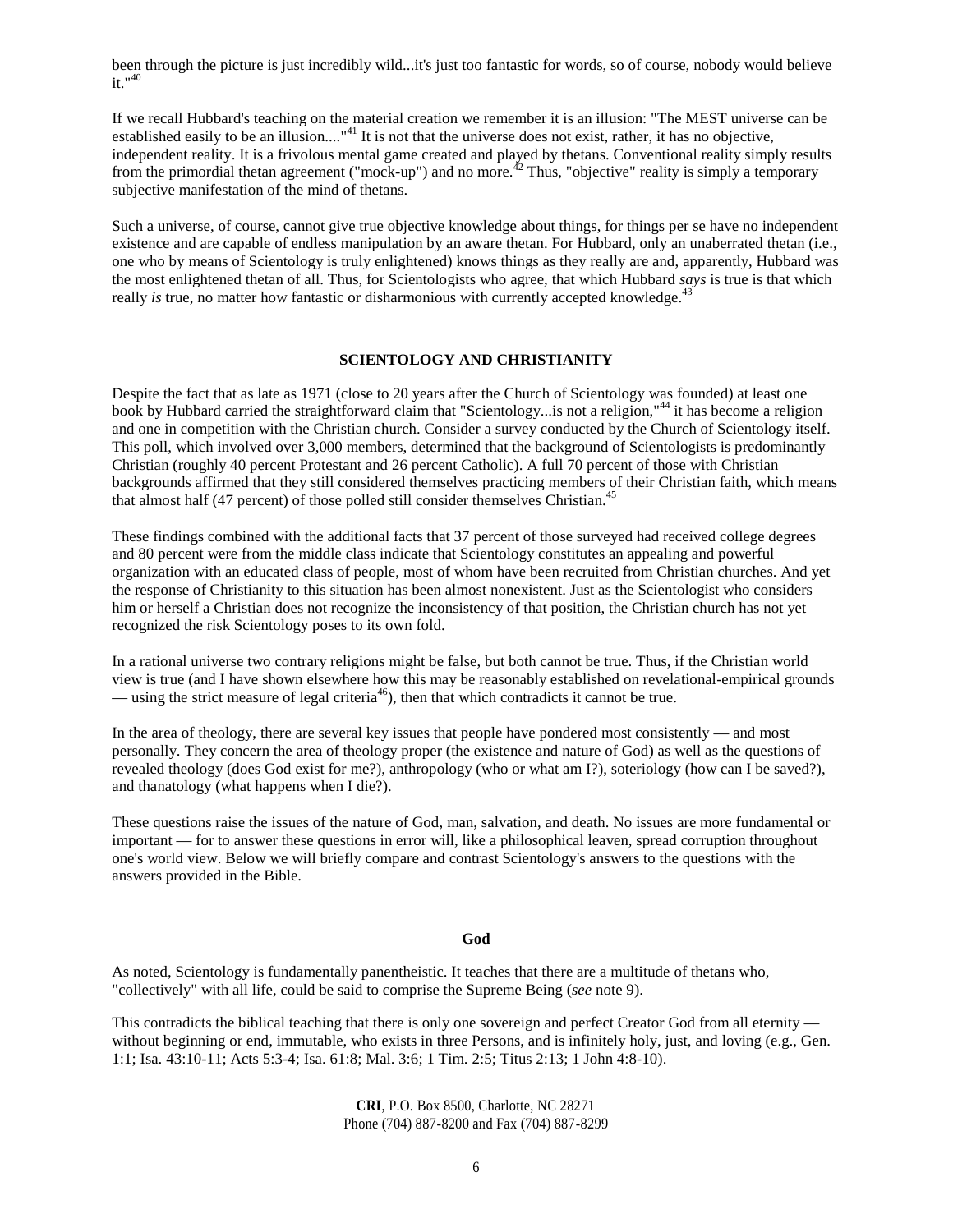Scientology teaches that man is an immortal spirit like the *atman* in Hinduism. As in Hinduism, man may be considered a deity of sorts who has forgotten he is divine.

The Bible rejects the idea that man is an ignorant god who needs only enlightenment or self-realization. Man is a creation of God, made in God's image. His problems do not result from engrams or boredom, but from sin and selfcenteredness (Rom. 3:10-18; Eph. 2:1-3).

If there is one supporting pillar of Scientology upon which everything rests, it is the concept of thetans. Nearly everything of importance in Scientology is predicated on the existence of thetans and their conforming to the status Hubbard has given them. Obviously, if there is no thetan as Hubbard defines it, the practices of Scientology are without justification.

Consider the biblical view. There is only one eternal God in the universe (Isa. 43:10-11). He created man (body and spirit) as a finite creature at a point in time (Gen. 2:7). Hence it is impossible that divine beings such as Scientology's thetans can exist. *Biblically* then, Scientology's philosophy, techniques, solutions to problems, and final goals are based upon underlying presuppositions that are inherently incorrect.

Put more simply, if no thetan exists, then most of Scientology is based on error. For "almost the entirety of Scientology consists of discovery and refinements of methods whereby the Thetan can be persuaded to relinquish his self-imposed limitations."<sup>47</sup>

Nevertheless, because Scientology deals with the mind and certain practical considerations (e.g., communication skills) it may also use or discover relevant information about human psychology. Unfortunately, if such data is placed into an overall world view that is false or questionable, even though the data may be true, it may be misused in support of an errant philosophy.

For example, during Scientology counseling, the auditor (counselor) may extract certain feelings or information from the initiate that indicate an irrational fear of falling and a problem with vertigo. This observation may be true. But because the more enlightened auditor has already interpreted the initiate as a thetan ignorant of its many lifetimes, and because his E-meter has supposedly "located" an engram (the incident related to experiencing dizziness) from ten trillion years ago, the auditor may interpret such information wrongly — as a past-life incident where the person is falling out of a spaceship.

If we realize that the entire purpose of Scientology is to help a (biblically) nonexistent thetan realize its true nature, we must conclude that it does not deal in the realm of reality. If no thetan exists, what else may a Christian inquirer into Scientology conclude?

#### **Salvation**

Salvation in Scientology progresses from personal ignorance and bondage to matter into gnostic enlightenment and freedom from the MEST body and universe. At an ultimate cost of tens of thousands of dollars, one is progressively "saved" from engrams by knowledge (Scientology beliefs) through good works (Scientology auditing and practice, etc.) to arrive at the highest state of "operating thetan."

The Bible, on the other hand, teaches that salvation is a free gift. One is redeemed from sin on the principle of grace, simply through faith in Christ's atonement (Eph. 2:8-9; John 6:47; Heb. 11:1; 1 John 2:2).

#### **Death**

Scientology claims that death is endlessly repeatable through reincarnation and is hence almost inconsequential. Death, however, is at least potentially beneficial in that it may permit the release of the soul from the prison of the body.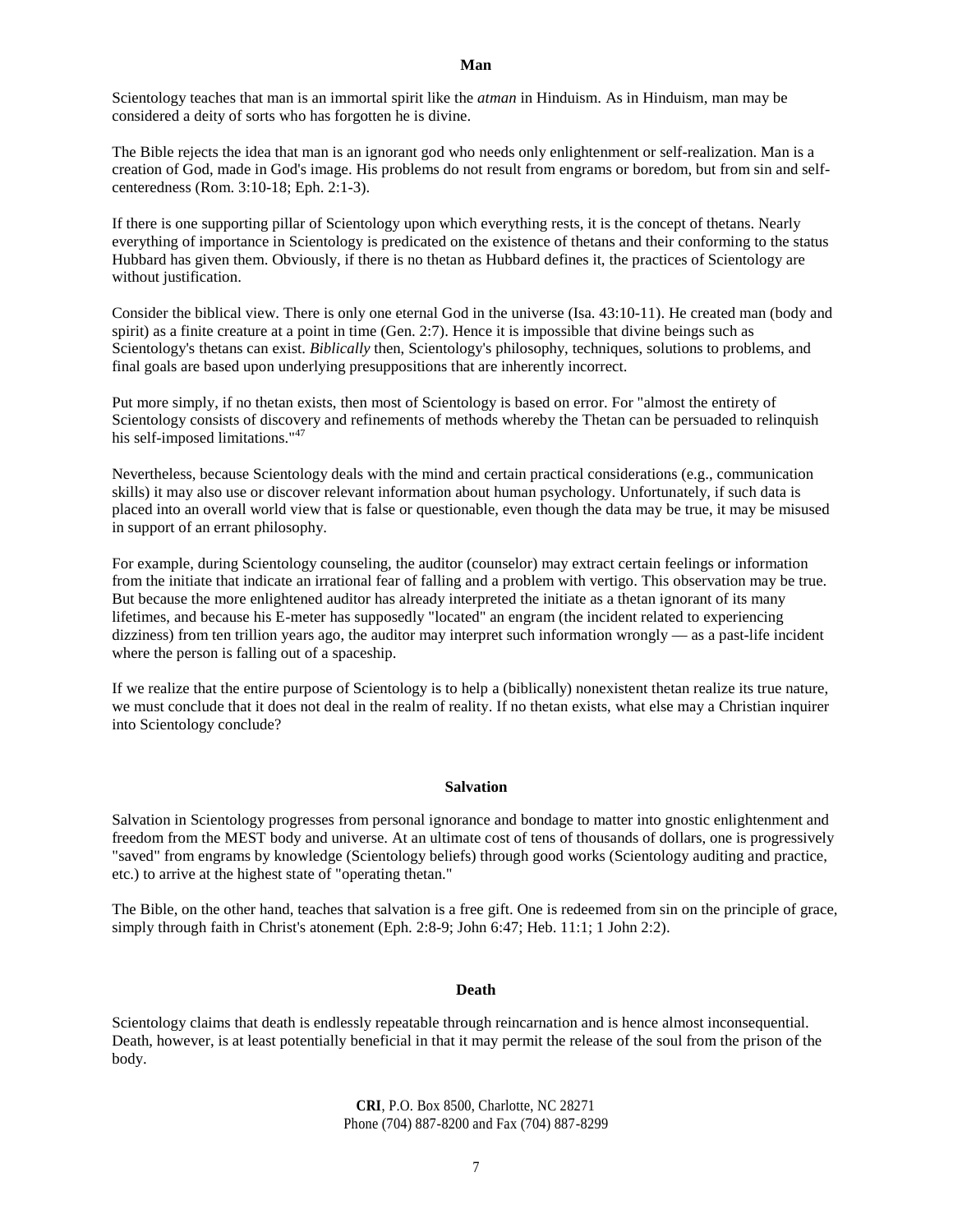Biblically, death is a one-time event that carries either the most sublime of blessings (eternal heaven) or the most horrible of consequences (eternal hell). Death leads to an irreversible fate for both the saved and the lost and thus human beings have *one* lifetime only to make their peace with God (Heb. 9:27; Matt. 25:46; Luke 26:19-31; Rev. 20:10-15).

In conclusion, Scientology does not conform in basic world view or particular teaching with Judeo-Christian revelation in any sense; indeed, examined as a whole, it fundamentally rejects Christian faith. Hubbard rejected Christ's deity and mission as figments of unenlightened minds and therefore Hubbard's philosophy "is not interested in saving man, but it can do much to prevent him from *being* 'saved.'"<sup>48</sup>

We may observe that Scientology does entertain a fine goal in attempting to improve the world and man's lot within it, whether materially or spiritually. Many practitioners are dedicated and selfless in seeking such ends. Nevertheless, each Scientologist must weigh the scales of his or her own conscience to determine the best manner in which to achieve such goals. If man is not a thetan as Scientology claims, but a fallen being in need of redemption as Christianity teaches, what will have been the fruit of a lifetime of work?

It would be wise for Scientologists with a Christian background (indeed, for *all* Scientologists) to listen to the words of Jesus afresh:

"For what will a man be profited if he gain the whole world and forfeits his soul? Or what will a man give in exchange for his soul?" (Matt. 16:26) And,

"This is eternal life, to know Thee, the only true God and Jesus Christ, whom Thou has sent." (John 17:3)

## **NOTES**

<sup>1</sup> John Warwick Montgomery, *Faith Founded on Fact* (Nashville: Thomas Nelson Publishers, 1978), 152-53. <sup>2</sup> L. Ron Hubbard, *Dianetics Today* (Los Angeles: Church of Scientology of California, 1975), III; and LRH Personal Secretary Office, ed., *What Is Scientology?* (Los Angeles: Church of Scientology of California, 1978) 209; cf. Christopher Evans, *Cults of Unreason* (New York: Dell, 1975), 17-134 for early problems and controversies.

<sup>3</sup> L. Ron Hubbard, *The Creation of Human Ability* (Los Angeles: The Publications Organization Worldwide, 1968), 189.

4 *Ibid.,* 177.

5 *Ibid.,* 180; cf. Church of Scientology Information Service, Department of Archives, *Scientology: A World Religion Emerges in the Space Age* (1974), 3-17.

 $6$  Impact or injury must be involved for an engram to register. "The engram is the single and sole source of aberration and psychosomatic illness." (Hubbard, *Dianetics Today,* 43, 47; cf. 37-106 and especially 38-59.)

<sup>7</sup> E.g., Hubbard, *Dianetics Today,* 947-51; L. Ron Hubbard, *The Volunteer Minister's Handbook* (Los Angeles: Church of Scientology of California, 1976), 551-52; cf. the comments of former 14-year member Cyril Vosper in *The Mind Benders* (London: Neville Spearman, 1971), 164-66, and member Peter Gillham in *Telling It Like It Is: A Course in Scientology Dissemination* (Phoenix: Institute of Applied Philosophy, 1972), 26.

8 *See* L. Ron Hubbard, *Scientology: A History of Man* (Sussex, England: L. Ron Hubbard Communications office, 1961), 12-76, especially 53-60 for a discussion of alleged evolutionary dynamics and their impact on one's current life. Cf. the discussion in Evans, 38-47 and Roy Wallis, *The Road to Total Freedom: A Sociological Analysis of Scientology* (New York: Columbia University Press, 1977), 103-4.

<sup>9</sup> On panentheism *see Scientology: A World Religion Emerges,* 21-24; L. Ron Hubbard, *Dianetics and Scientology Technical Dictionary* (Los Angeles: Church of Scientology of California, 1975), 429; L. Ron Hubbard, *Ceremonies of the Founding of the Church of Scientology* (Los Angeles: The American St. Hill Organization, 1971), 41; *Reality* magazine, no. 121, 3; Hubbard, *The Creation of Human Ability,* 277; *Advance,* no. 35, 14-15; no. 36, 6.

<sup>10</sup> Hubbard, *What Is Scientology?* 200. Wallis (112n.) observes that God "does not figure greatly in either theory or practice."

<sup>11</sup> *See* notes 8 and 9.

<sup>12</sup> *Scientology: A World Religion Emerges in the Space Age,* 21-24.

<sup>13</sup> *Ibid.* Cf. Hubbard, *The Creation of Human Ability,* 9-21; Hubbard, *Technical Dictionary,* 432; and L. Ron Hubbard, *Scientology 8-8008* (Los Angeles: The American St. Hill Organization, 1967), 106-8.

<sup>14</sup> *Ibid.*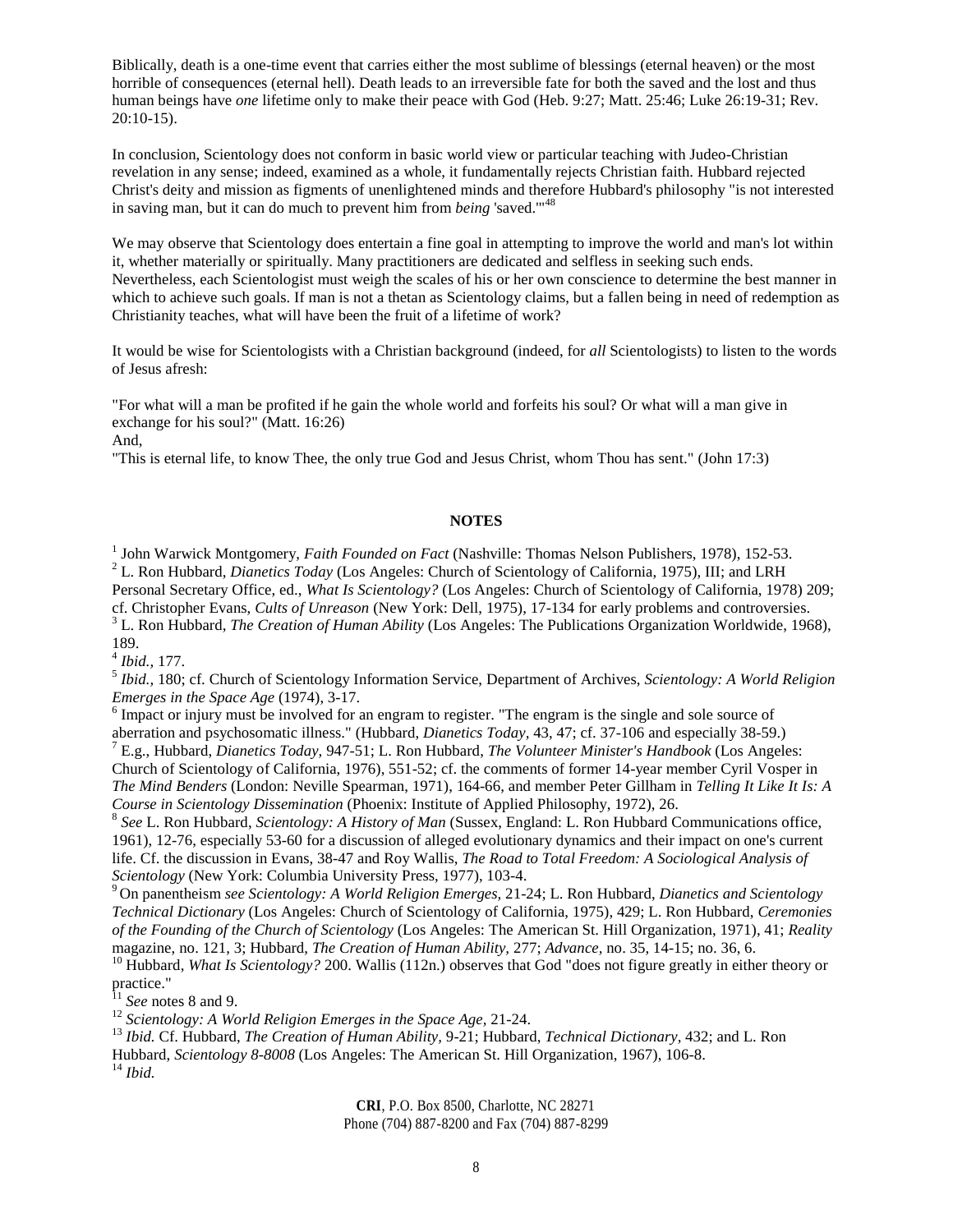<sup>15</sup> *Ibid.* and L. Ron Hubbard, *Scientology: The Fundamentals of Thought* (Los Angeles: American St. Hill Organization, 1971), 91, 98; Edward Lefson and Ruth Minshull, comps. *When in Doubt Communicate: Quotations from the Works of L. Ron Hubbard* (Ann Arbor, MI: Scientology Ann Arbor, 1969), 73, 123; *Advance,* no. 19, 114. <sup>16</sup> E.g., cf. L. Ron Hubbard, "Death," *Advance,* no. 24, 9, 22 and L. Ron Hubbard, *Have You Lived Before This Life?*

(Los Angeles: The Church of Scientology of California, Department of Publications Worldwide, 1968), passim. <sup>17</sup> "Penthouse Interview: L. Ron Hubbard, Jr.," *Penthouse*, June 1983, 113 (CRI files). Cf. Brent Corydon and L. Ron Hubbard, Jr., *L. Ron Hubbard: Messiah or Madman?* (Secaucus, NJ: Lyle Stuart, 1987), 307, 333. <sup>18</sup> Corydon and Hubbard, Jr., 256.

<sup>19</sup> E.g., Wallis, 122; Harriet Whitehead, "Reasonably Fantastic: Some Perspectives on Scientology, Science Fiction and Occultism," in Irving Zaretsky and Mark P. Leon, *Religious Movements in Contemporary America* (Princeton, NJ: Princeton University Press, 1974), 582.

<sup>20</sup> *See Reader's Digest,* May 1980, September 1981; *Newsweek,* 20 November 1978; *Christianity Today,* 20 February 1975.

<sup>21</sup> Among the official government reports are those by Australia (1965), Britain (1971), South Africa (1972), and New Zealand (1969). Popular press reports include *Today's Health,* December 1968; *Life,* 15 November 1968; *Parents* magazine, June 1969; *Christianity Today,* 21 November 1969; *The Nation,* 22 May 1972; *Reader's Digest,* May 1980, September 1981; as well as *The Washington Post, Wall Street Journal, London Sunday Times, Los Angeles Times, St. Petersburg Times,* etc. Among critical books are Corydon and Hubbard, Jr., *L. Ron Hubbard, Messiah or Madman?* Vosper, *The Mind Benders;* George Malko, *Scientology: The Now Religion;* Robert Kaufman, *Inside Scientology;* and Evans, *Cults of Unreason.* Among television investigations are *ABC News Close-Up, New Religions: Holiness or Heresy?* 2 September 1976, and *NBC Primetime Saturday,* 14 June 1980. Scholarly treatments include Wallis, *The Road to Total Freedom.*

<sup>22</sup> *What Is Scientology?* 5.

<sup>23</sup> The tremendous extent of Hubbard's claims can be found in *ibid.* and L. Ron Hubbard, *Dianetics Today,* VIII, 94, 108-15, 618, 962; *Handbook for Preclears* (Los Angeles: The American St. Hill Organization, 1971), 5-6; L. Ron Hubbard, *Self-Analysis* (Los Angeles: The Church of Scientology of California, 1968), 178; Evans, 78-79; L. Ron Hubbard, *Scientology: The Fundamentals of Thought* (Los Angeles: American St. Hill Organization, 1971), 119; L. Ron Hubbard, *Science of Survival* (Sussex, England: L. Ron Hubbard College of Scientology, 1951), 3; *Advance,* no. 25, 4, 16; Hubbard, *Dianetics Today,* 115; *Advance,* no. 43, back cover; no. 25, 4-5, 16; no. 55, 18; *What Is Scientology?* 199; Evans, 78-79; L. Ron Hubbard, *Scientology 8-80,* 7; L. Ron Hubbard, *Scientology 8-8008* (Los Angeles: The American St. Hill Organization, 1952), 47.

<sup>24</sup> *See* "Book Review," *Journal of the American Medical Association,* 29 July 1950, 1220-2; *Post-Graduate Medicine,* October 1950; *Newsweek,* 16 October 1950; "Dianetics," *Consumer Reports,* August 1951; "Questions and Answers," *Today's Health,* November 1950; Robert Lee Smith, "Scientology," *Today's Health,* December 1968; Anderson, 94-97.

<sup>25</sup> Lord Chancellor Hailsham, "The Door Wherein I Went," *The Simon Greenleaf Law Review* 4, 1984-85, 51.

<sup>26</sup> E.g., John Ankerberg and John Weldon, *The Facts on the Occult* (Eugene, OR: Harvest House, 1992); L. Ron Hubbard, *The Book of Case Remedies,* Clearing Series 2, expanded ed. (Los Angeles: American St. Hill Organization, 1971), insert A3 (after p. 24); L. Ron Hubbard, *Dianetics 55!* (Los Angeles: The American St. Hill Organization, 1973 edition), 157-59; Hubbard, *Scientology: A History of Man,* 50; Hubbard, *The Creation of Human Ability,* 1, 134, 171; Hubbard, *Dianetics Today,* 466, 933; Vosper, 98.

<sup>27</sup> Anderson, 12, 83, 92, 126, 133; Hubbard, *The Creation of Human Ability,* 149, 175-76, 241, 267; Hubbard, *Scientology 8-80,* 52-53; Hubbard, *Dianetics 55!* 167-69; cf. Hubbard, *Scientology: A History of Man,* 75; Hubbard, *Dianetics Today,* 535, 623; Robert Kaufman, *Inside Scientology: How I Joined Scientology and Became Superhuman* (New York: Olympia Press, 1972), 153, 160, 164, 200-201, 219-24, 241; *Book of Case Remedies,* Second Series, expanded ed., 29; *Technical Dictionary,* 209-10, 365; Hubbard, *Have You Lived Before This Life?* 170; *Reader's Digest,* May 1980, 89; September 1981, 28; *Willamette Week* (Portland, OR), 3 September 1979, 15. <sup>28</sup> E.g., Vosper, 78-79; Anderson, 95-97, passim.

<sup>29</sup> *Penthouse,* 113; cf. Corydon and Hubbard, Jr., 270-71.

<sup>30</sup> Kevin Anderson, *Report of the Board of Inquiry into Scientology* (Melbourne: AC Brooks Government Printer, 1965), no. 9, 95-97. This report is difficult to locate but contains invaluable information. Cf. Evans, 63-66; Wallis, 197.

<sup>31</sup> *What Is Scientology?* 77.

<sup>32</sup> Vosper, 132.

<sup>33</sup> *Source* magazine, no. 22, 1.

<sup>34</sup> *See* Hubbard, *Introduction to Scientology Ethics* (Los Angeles: American St. Hill Organization, 1973), 49; Richard Behar, "The Thriving Cult of Greed and Power," *Time,* 6 May 1991, 50-57; Eugene H. Methvin, "Scientology: Anatomy of a Frightening Cult," *Readers Digest,* May 1980, 86-91 (part 2: Sept. 1981, 75-80).